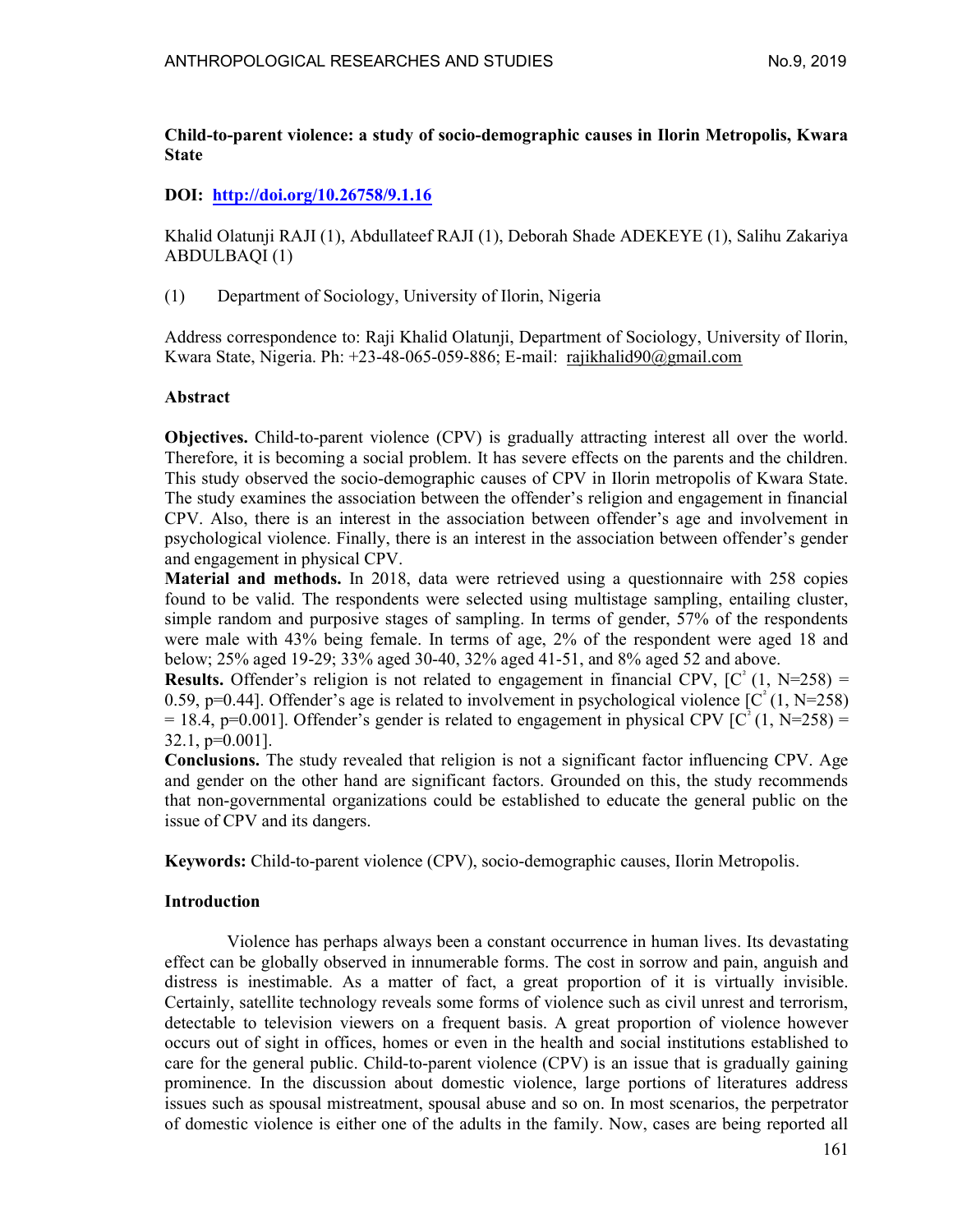over the world in which children are no longer the victims, but the aggressors. They are no longer timid, but malicious. Cottrell (2001) regarded CPV to be actions intentionally carried out by children to obtain control over parents, elicit monetary, psychological or physical harm. Literatures on CPV are somewhat restricted. This is largely due to the sacredness accorded to privacy in a family. However, researches have been carried out specifically on the issue nonetheless.

An issue of debate is the distinction between CPV and typical adolescent behaviour. Pereira (2006) clarified this by defining CPV to be recurrent fits of violence, which could be verbal (bullying, insults, shaming), physical (flinging of objects, shoving, striking, assault), and non-verbal (demolition of cherished possessions, threatening gestures) against parents or guardians. Distinction can as well be obtained from power dynamics. Child-to-parent-abuse entails the blatant disregard for authority from the part of the child, involving repeated attempts to control, strong-arm and dictate over other members of the family. This is largely distinguishable from behaviours that can be labelled to be associated with a child's developmental stages. According to Gallagher (2008), the worldwide prevalence of CPV is pegged at 18 percent. Victims of CPV often keep mute due to a desire to keep the family image intact, fear of embarrassment and fear of the child's reaction (Perez and Pereira, 2006).

According to Cottrell and Monk (2004), CPV is more likely to occur in low income families. It was however argued by Calvete, Orue and Sampedro (2011) that it can be found in all families, being it low income, middle income or high income. Experts in clinical practices have stated that CPV is on the rise. The situation is getting so acute that parents/guardians feel weak. The power dynamics have been overturned and they are more or less at the mercy of the children, having lost the capacity to assert authority (Omer, 2011).

CPV can have severe consequences for the child, parents, and other members of the society as indicated by Cottrell and Monk (2004), Nock and Kazdin (2002). On the part of the child, a constant abuse of parents/guardians indicates reduced frustration tolerance, increased hostile behaviours and more arduous personalities in comparison to the general populace, inclusive of parents and other children. According to Walsh and Krienert (2007), this culminates into attacks on parents. Attacks on parents may break the filial bond, creating distance between parents/guardian and the child within a short time. Children will no longer be able to learn from parents/guardians. The latter might be too scared to make an attempt. All they would want is for the pain to end. People need bonds to survive in the society and the parental bond is the most significant of all. When the ties with the parents are cut off, the effectiveness of the family institution comes into question. The children could become prone to bouts of tantrums and rages, which taints their personality in the outside world. Pagani et al. (2004) cited destructive behaviours at school being a precursor to CPV. According to Agnew and Huguley (1989), Kratcoski and Kratcoski (1982), CPV could result in the children hanging out with other violent juveniles. CPV could result in the child feeling insecure, distrustful, and hypersensitive. A constant occurrence of CPV could lead to mental health problems (Kennedy et al., 2010).

Then, the parents would be in a constant state of terror. Asides from this, they could be physically injured and psychologically unhinged. A psychologically unhinged parent cannot properly raise a child. CPV could even result into parents/guardians being afraid of their own children/wards. This was documented in the work of Gallagher (2004) in which the case of a mother, named Anna was cited. Anna was physically, verbally and psychologically traumatized by her son. A physically injured parent will remain scared and scarred, never forgetting the abuse, always lingering in his/her mind. Sleepless nights could set in and restless days could become the norm. Generally, physical abuse suffered by the parents could be assault, hazing, battered person syndrome (a scenario in which the victims murder the aggressor), sleep deprivation, sleep distortion, withdrawal of food, recurrent slapping, withholding medical care for injuries, etc. Psychological abuse suffered by parents/guardians includes insults, tantrums,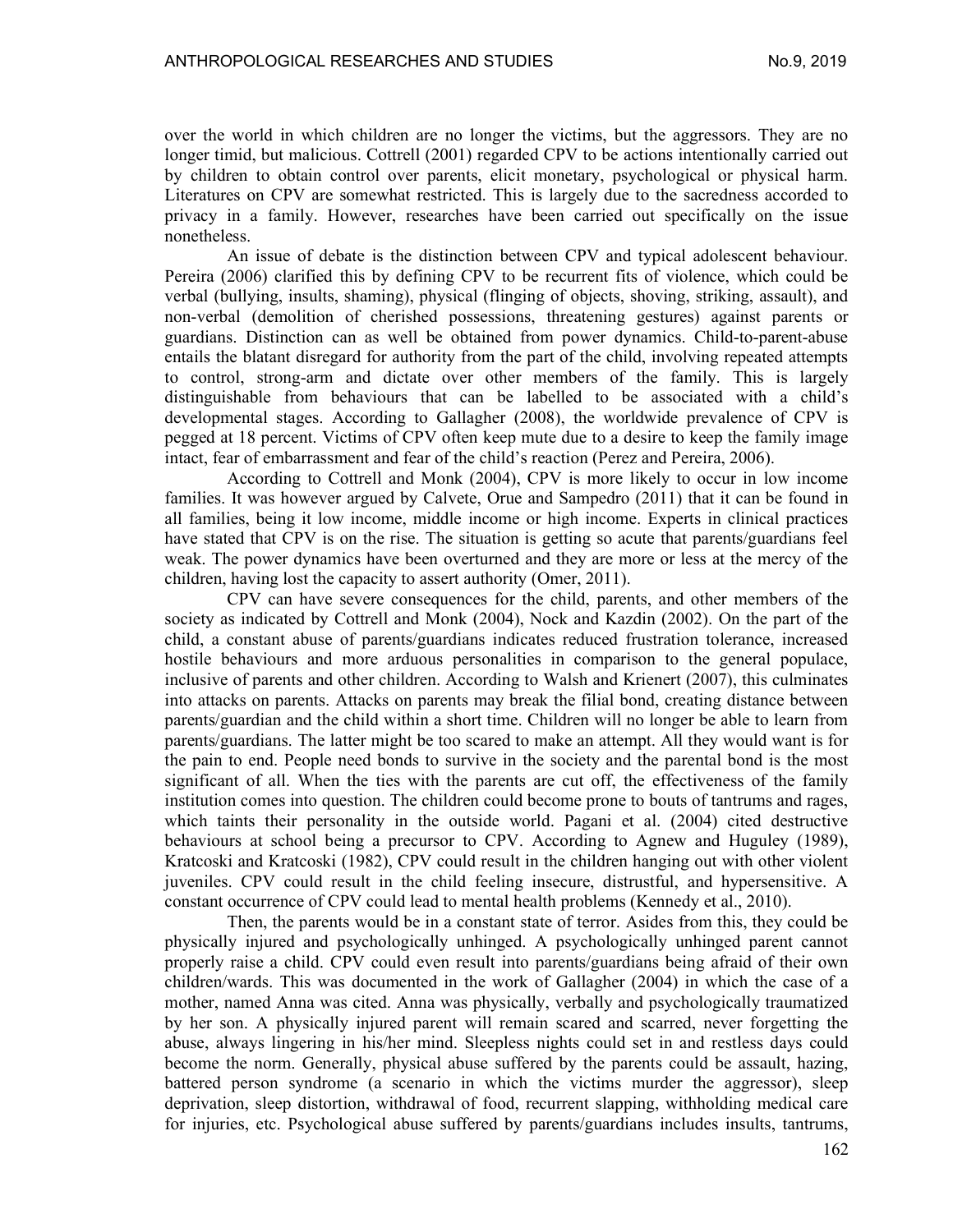gas-lighting, and so on. Possible consequences of abuse on parents also include chronic depression, anxiety, acute physical injuries and even death.

Possible effects on the society could be a sizeable reduction in labour force resulting from the death of parents which is likely with the frequent occurrence of CPV. In addition there is a significant possibility to be an increase in deviant acts (Agnew and Huguley, 1989) as children are not raised in line with established values in the society, as the parents/guardians are too scared to impose authority on the children/wards (Gallagher, 2004). Furthermore, unborn babies could even be caught in the crossfire. This can be seen in a situation where a teenager physically abuses his/her pregnant biological/foster mum or guardian. It could become so acute that she suffers a miscarriage. Then, other children are at risk of being influenced by witnessing cases of CPV. In line with these, it becomes relevant to ascertain the causes of CPV.

In a bid to establish the causes of CPV, the study seeks to determine the association between the offender's religion and engagement in financial CPV. Also, there is an interest in the association between offender's age and involvement in psychological violence. Finally, there is an interest in the association between offender's gender and engagement in physical CPV. The literatures addressing CPV in Nigeria are deficient. This study will provide greater comprehension of CPV in general and CPV in Nigeria specifically.

In the view of Aroca-Montolío, Lorenzo-Moledo and Miró-Pérez (2014), CPV has three forms:

1. Physical: This consists of acts aimed at the parents/guardians, including shoving, spitting, punching, making threats with harmful objects, attacking with harmful objects, destroying or threatening to destroy the family house.

2. Psychological: This could be emotional, verbal or non-verbal. Engaging in CPV of this sort entails intimidation, insults, spiteful teasing, demanding unreasonable acts or items, lying, running away from home, making threats to commit suicide.

3. Financial or Economic: This involves theft of funds, prized possessions, incurring unreasonable debts to be paid by guardians/parents or blackmailing guardians/parents to pay for what is beyond their economic power.

According to Bailín, Tobeña and Sarasa (2007), scenarios of CPV start with some form of economic violence, and then moves to psychological violence and finally reaching physical violence, attaining a level in which all three forms are at play. Spitzberg and Cupach (2011) conceptualized a model of interaction resulting to CPV. Consult figure 1 for a pictorial representation of the model in conjunction with the forms of CPV stated by Aroca-Montolío, Lorenzo-Moledo and Miró-Pérez (2014). The stages are as follows:

1. A request is made by the child

2. Illuminating information is asked for by the parent.

3. The child politely responds, providing the information requested for.

4. The parent recognizes the child's viewpoint but chooses to say "no" centered on the provided information, while probably continuing the discussion regarding a likely "next time".

5. The child attempts to alter the parent's mind by requesting the parent to clarify the decision, at times making use of the information to persistently test the parent until convinced that the answer would not be altered.

6. If the parent stands firm to his or her resolution, the child may start using insulting comments and threats, pester the parent by stalking the parent, and finally retorting with verbal intimidations, emotional abuse, physical force, and often demolition of property or monetary ruin.

The model in Figure 1 represents a diagrammatic representation of the stages involved in the exhibition of CPV as given by Spitzberg and Cupach (2011) combined with the forms of CPV stated by Aroca-Montolío, Lorenzo-Moledo and Miró-Pérez (2014).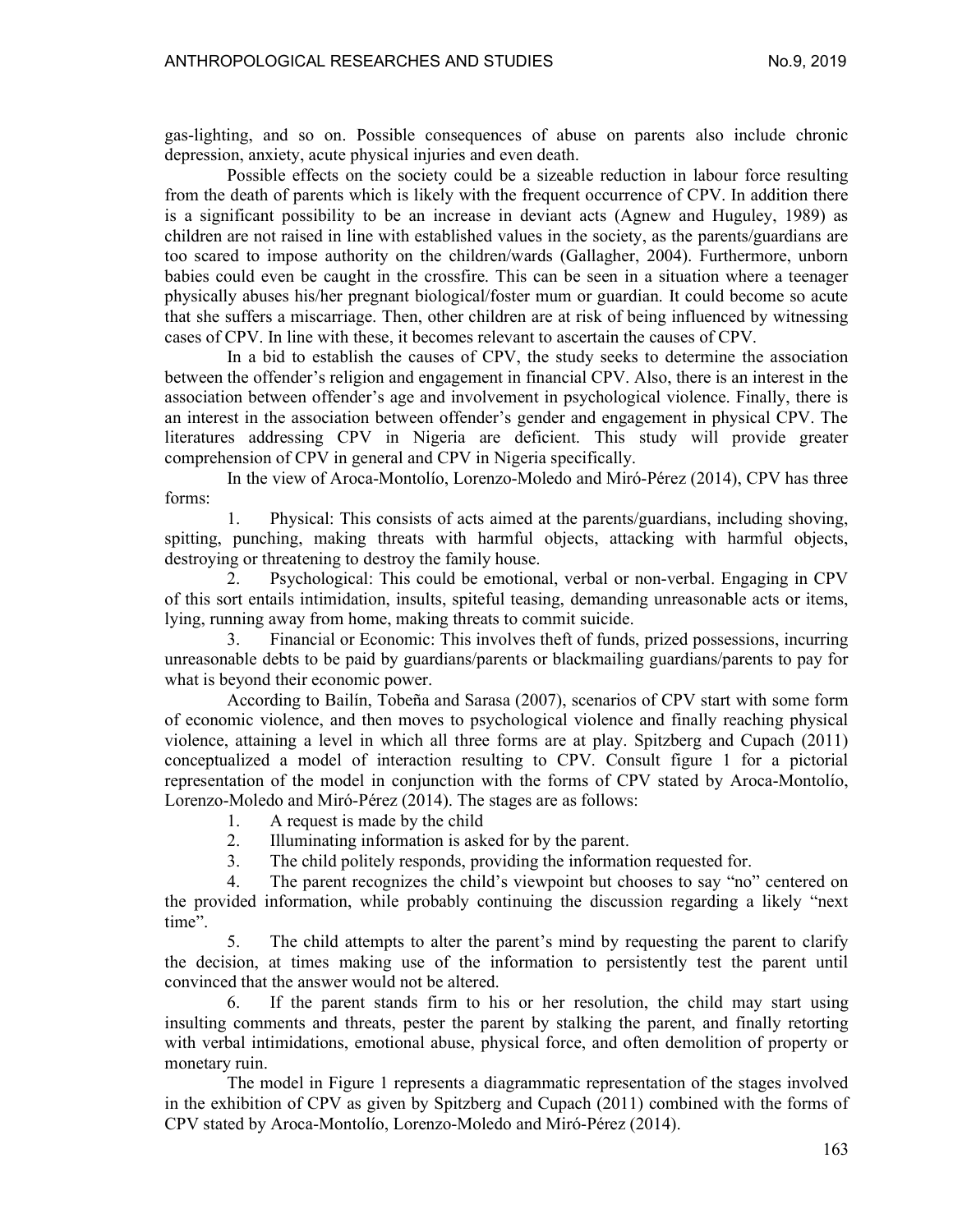

Figure 1. A model depicting the relationship between Sociodemographic Factors and Engagement in CPV

Source: Researchers' conception, constructed from the works of Spitzberg and Cupach (2011), Aroca-Montolío, Lorenzo-Moledo and Miró-Pérez (2014).

Furthermore, studies have sought to determine the profiles of abusive children, such as those conducted by Routt and Anderson (2011), Edenborough et al. (2008) and Gallagher (2009). These studies revealed male teenage offenders to be between 60 percent and 80 percent of the total offenders. A study carried out by Ibabe and Jaureguizar (2011) revealed that male adolescents dominate the sphere of physical violence and the female adolescents dominating psychological violence. As respect to age, studies by Walsh and Krienert (2007) and Sánchez (2008) pegged the age of offenders to be in the range of 14 to 17. A review carried out by Perez and Pereira (2006) shows that a child leaning towards CPV will start showing signs of violence around the age of eleven.

Studies have as well sought to peg the profile of the parents/guardians who are victims of CPV. According to Romero et al (2005) and Walsh and Krienert (2007), female guardians/parents or other members of the family are usually the assaulted. This, according to Cottrell and Monk (2004) is because females are assumed to be weak by the aggressors. Gallagher (2004) stated that this is because females spend more time in the parenting role than males. As to the age of victims, Edenborough et al. (2008) stated the most common age bracket of victims to be between 40-50 years.

Different researches have also been carried out to determine the rate at which CPV occurs. Browne and Hamilton (1998) in a study of UK undergraduate students revealed that 14%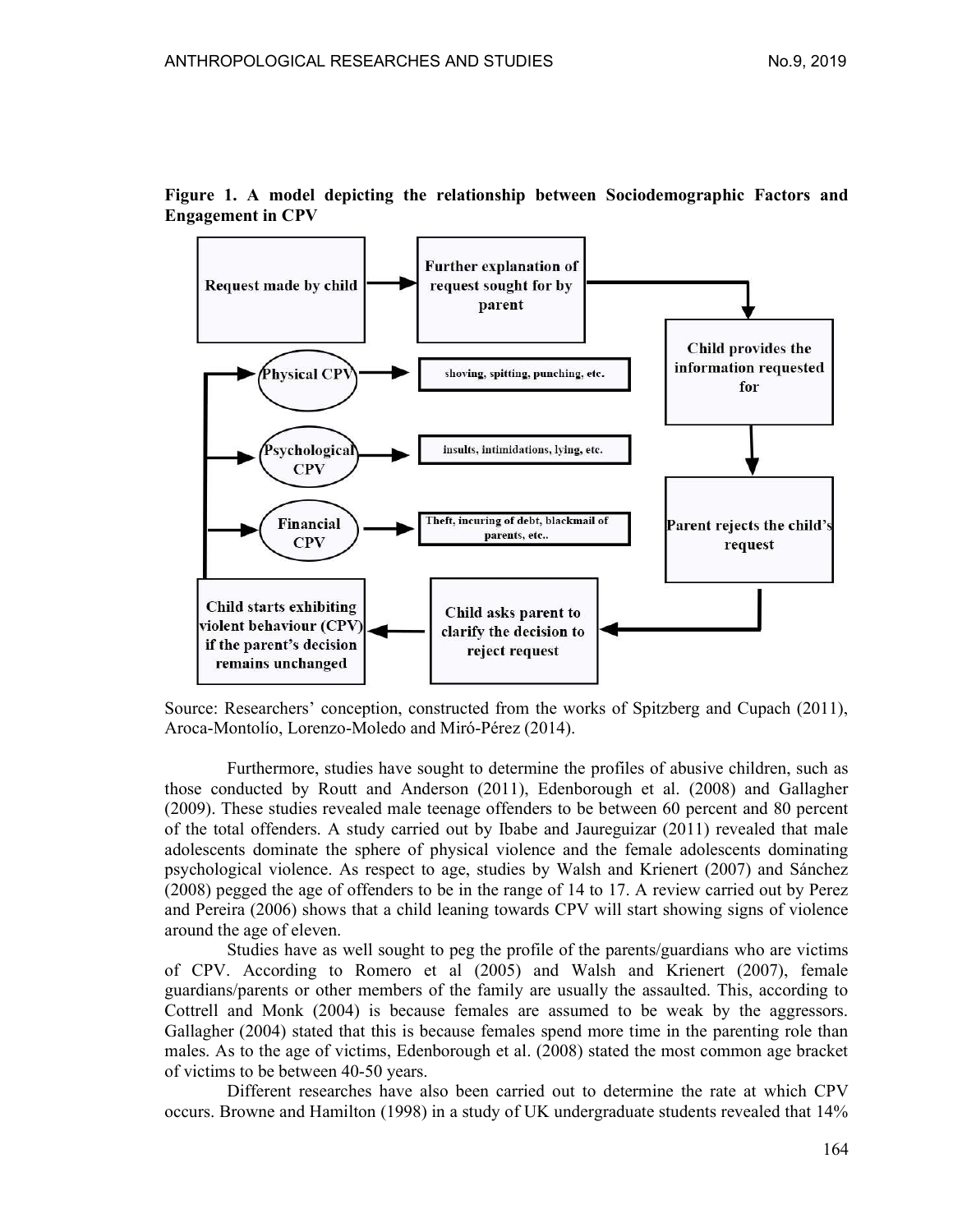of students had behaved violently to parents. Van Langenhove (2004) revealed in a research carried out among Belgian school students that 14.8% of students abused their parents in some way with a great proportion of being emotional in nature with 3.9% of the students ceding to physically abusing their parents. Wakabayas (1982) in Japan estimated that 3.4% of youth were violent to parents. Helin, Chevalier and Born (2004) carried out a study among Belgian youths in a domestic training centre, revealing that 22% exhibited violent behaviours toward their mothers. According to Birnbauer (2005), a local newspaper article on CPV in Sydney reported a prevalence figure of 70%. This was based on incidents of intimidation, physical, psychological abuse, financial and verbal torment. According to Rand (1997), out of 213,000 emergency department calls documented regarding domestic violence 1994, 5.4% had the culprit branded as a child of the casualty.

Consistent behaviour is determined by the related fruitfulness (rewards or absence of punishment). This is the basic premise of social learning theory, as is found in the work of Akers (1998). In essence, social behaviour is attained by imitating others or through direct conditioning. Behaviour is more likely to be repeated if found to be rewarding (positive reinforcement) or there is a removal of punishment (negative reinforcement). Therefore, the history of rewards/punishments determines the consistency of an action. Adolescents study the reaction of the parents/guardians to CPV with their reaction (positive or negative) determining if the abuse continues. For instance, an adolescent could continually pester his/her parents to purchase an expensive item that is beyond their spending power (an example of financial CPV). If the parents/guardians cave in and gratify the desire, it serves as a positive reinforcement, making it more plausible for the adolescent to repeat such an act. A negative reinforcement entails the parents/guardians putting an end to reservations they might have had concerning the adolescent's demands.

Furthermore, a juvenile offender could shove parents/guardians in order to stop them from interfering in his/her actions. If the parents/ guardians back down, the offender learns to repeat such an action in the future and could even make threats. A scenario as such involves physical and psychological violence. According to Rada (2014a, 2018), parents are the most vital spring of support for children. Even the parents often end up depending on their grown-up children for support. In essence, parent–child relation is a natural part of life. The family is meant to be a safe space. It ought to be an abode wherein members find support in one another. It ought to be filled with love and affection. A situation where violence is experienced is so unnatural. Violence impedes the love, support and care that ought to be found in a family. It replaces it with fear, hate and uncertainty.

Another aspect in social learning theory is imitation. Karami (2007) conceived imitation to be the repetition of an action by man after perception. The youth, middle age and even the elderly people are all engaged in imitation. Abbas (2008) defined imitation to be a behaviour grounded on a pattern.

According to Mehdi, Nariman and Alireza (2014), the following are the stages involved in imitation:

1. Unknown imitation, commencing at birth till age two.

2. Imitation in a precise meaning, starting at age two till age seven. This is more or less same as unknown imitation.

3. Known imitation, commencing after age seven. This is the apex form of imitation

Following these stages as found in the work of Mehdi, Nariman and Alireza (2014), a child can consciously imitate actions of his/her friend whose parents/guardians got an expensive item for after consistent tantrums. The aggressors in CPV are above the age of seven as that is where the stage of known imitation commences. The theory becomes relevant to the study as many aggressors imitate their deviant friends or peers and in turning to become deviants themselves. An issue worthy of note is the concept of intergenerational transmission of violence.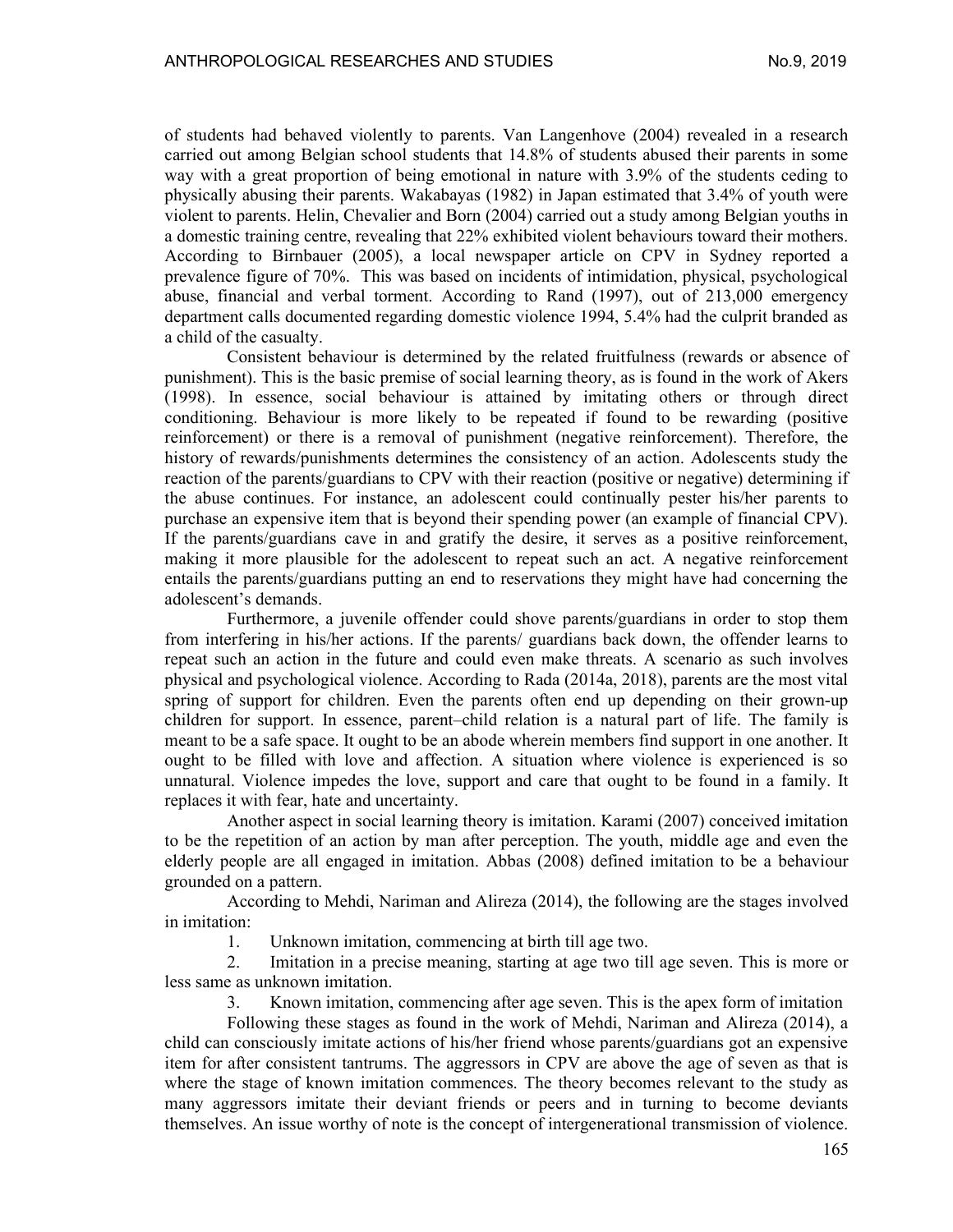When an offender learns violent conduct by observing parents/guardians, intergenerational transmission of violence is said to have taken place. Rada (2014b) "found in the correlation between violence in the family of origin and that in the family of procreation, the greatest manifestation of violence in the family of procreation was reported by subjects who were both witnesses and victims of violence in the family of origin." Empirical backing for social learning theory is delivered by statistics indicating that a large fraction of children who commit CPV have been abused by their parents, or observed domestic violence (Boxer, Gullan and Mahoney, 2009; Kennair and Mellor 2007). Explicitly, sons may pick up the role of perpetrators when abused by their fathers or when they see their fathers injuring their mothers. In divergence, daughters may pick up the victim role from observing their mothers in that position. Corresponding with this theory, Boxer, Gullan and Mahoney, (2009) corroborated empirically that sons were more likely to demonstrate aggressiveness against their mothers if the mother was abused by the father.

### Material and methods

In 2018, the study was carried out in Ilorin metropolis of Kwara State, Nigeria. Ilorin is divided into three local governments; Ilorin South, Ilorin West and Ilorin East. Ilorin can be found roughly 291 kilometres north of Lagos and roughly 488.7 kilometres west of Abuja (Nigeria's capital city). When the 2006 population census was conducted, it was established that 777,667 people are in Ilorin.

The multistage sampling technique was used to select 270 respondents. This commenced with the use of cluster sampling to partition the study area into three; Ilorin south, Ilorin west and Ilorin east. Ilorin south has 11 wards, Ilorin west has 12 wards and Ilorin east has 12 wards. Following this, the simple random sampling technique was used to select three wards from each local government areas, making a total of nine selected wards. Finally, the purposive sampling technique was used to select 30 respondents from each selected ward. This makes a total of 270 respondents. The purposive sampling technique was used because of the need to select respondents who have a direct association with CPV offenders and have witnessed the act in person, such as parents, brothers, close friends, teachers, etc. Written informed consent was acquired from all respondents of the study. The respondents were informed that withdrawal from the study at any time was possible. Furthermore, utmost confidentiality was guaranteed to the respondents. The study was approved by the Ethical Review Committee of University of Ilorin (UERC/ASN/2017/945).The presented results are based on the 258 copies of questionnaire retrieved from the field and found to be valid. Chi square was used to test the hypotheses of study.

#### **Results**

Table 1 shows the basic structure of the analyzed sample.

| Socio-demographic factors | Percentage $(\% )$ |  |
|---------------------------|--------------------|--|
| Age                       |                    |  |
| 18 and below              |                    |  |
| 19-29                     | 25                 |  |
| 30-40                     | 33                 |  |
| $41 - 51$                 | 32                 |  |
| 52 and above              |                    |  |
|                           |                    |  |

Table 1. Structure of respondents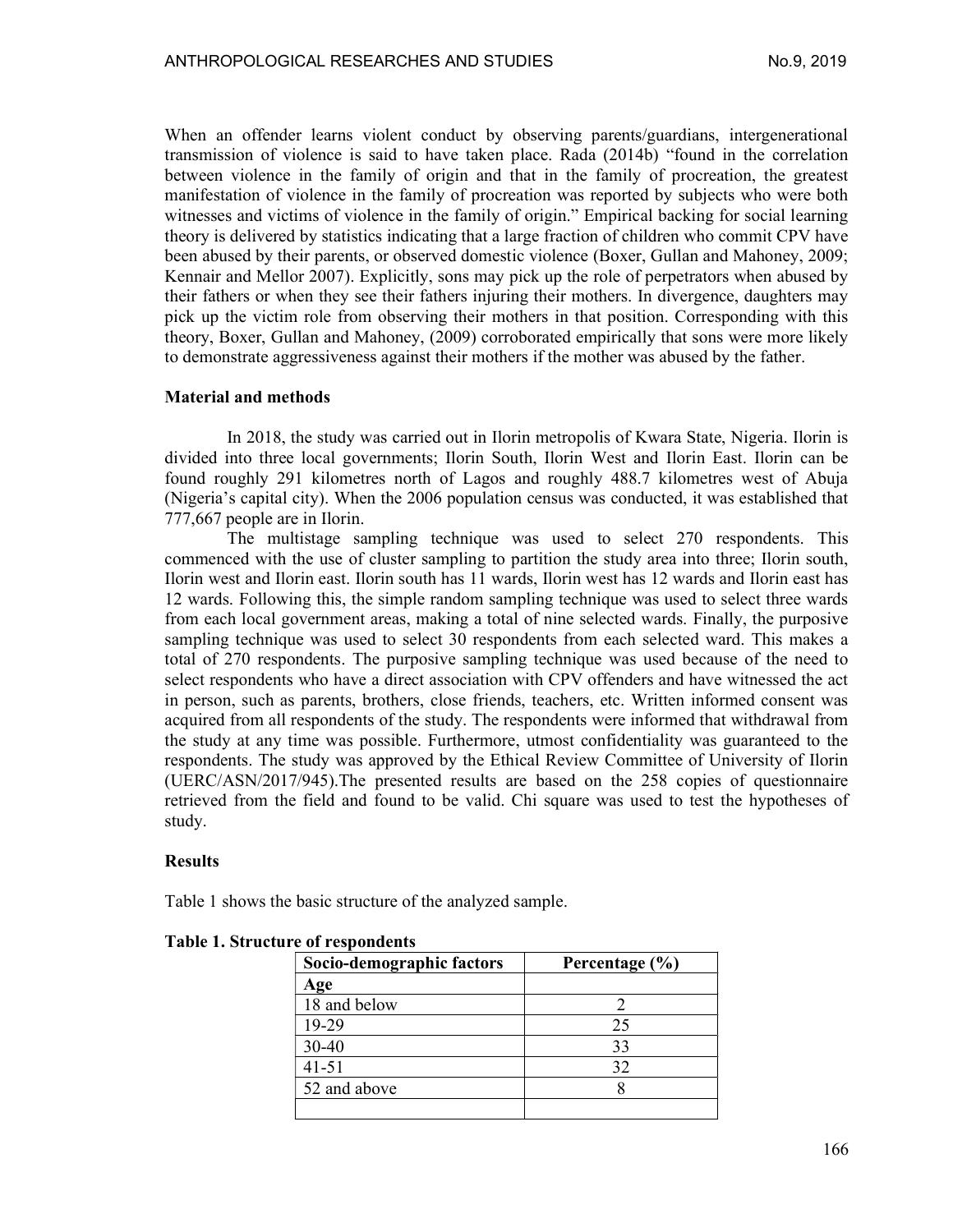| Socio-demographic factors  | Percentage (%) |
|----------------------------|----------------|
| Gender                     |                |
| Male                       | 57             |
| Female                     | 43             |
| <b>Educational Level</b>   |                |
| No formal education        | 9              |
| Primary                    | 18             |
| <b>Employment category</b> |                |
| Public/civil employment    | 29             |
| Private employment         | 23             |
| Self-employment            | 31             |
| Unemployed                 | 17             |
|                            |                |
| <b>Ethnic Group</b>        |                |
| Yoruba                     | 48             |
| Hausa                      | 25             |
| Ibo                        | 15             |
| Others                     | 12             |
|                            |                |
| <b>Income Category</b>     |                |
| Low income                 | 37             |
| Middle income              | 53             |
| High income                | 10             |
|                            |                |
| <b>Total</b>               | 100            |

Source: Researchers' Fieldwork (2018)

# Test of Hypotheses

### Hypothesis One

Ho: CPV offender's religion is not related to engagement in financial violence. H1: CPV offender's religion is related to engagement in financial violence.

|  | Table 2. Perception of Engagement in Financial Violence on the Basis of Religion |
|--|----------------------------------------------------------------------------------|
|  |                                                                                  |

| Offender's Religion | ິ<br><b>Engagement in Financial Violence</b> |         | Total     |
|---------------------|----------------------------------------------|---------|-----------|
|                     | Yes                                          | No      | N(%       |
|                     | (0/6)<br>N                                   | N(%     |           |
| Islam               | 70 (54                                       | 60 (46) | 130 (100) |
| Christianity        | 59                                           | 53 (41) | (100)     |

Source: Researchers' Fieldwork (2018)  $C^{2}(1, N=258) = 0.59$ , p= .44

According to religion, 59% of Christian offenders engage in financial violence compared with 54% of Muslim offenders. The calculated value of the chi square stands at 0.59. The degree of freedom is 1 and the level of significance is 0.44. Based on this, no significant association was found between CPV offender's religion and engagement in financial violence.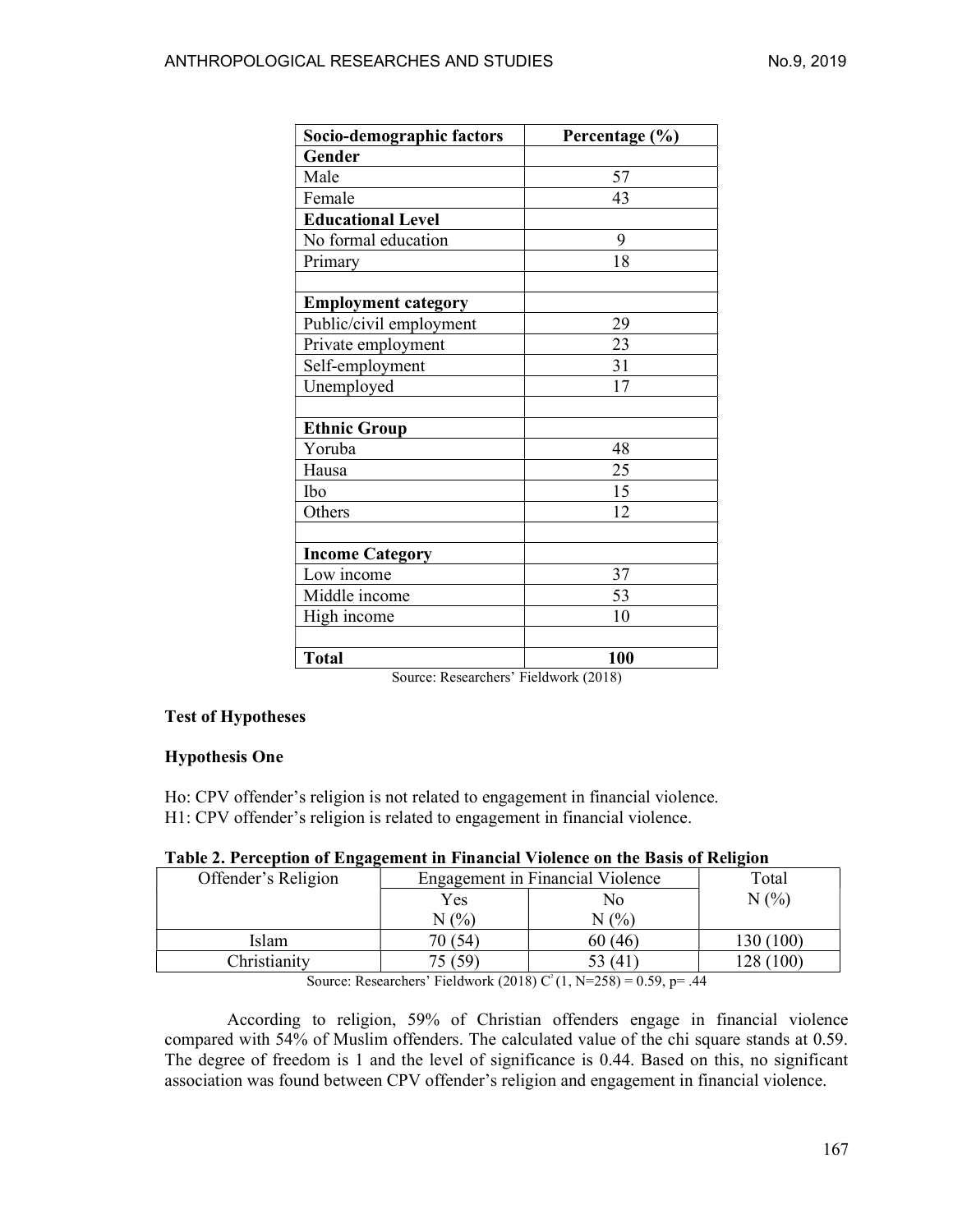# Hypothesis Two

Ho: CPV offender's age is not related to engagement in psychological violence. H1: CPV offender's age is related to engagement in psychological violence.

| Offender's Age | Engagement in Psychological Violence |         | Total |
|----------------|--------------------------------------|---------|-------|
|                | Yes                                  | No      | (9/0) |
|                | (0/0)<br>N                           | $N$ (%) |       |
| 14 and Below   | 56 (43)                              |         | (100) |
| 15-17          | -69<br>88                            | 39.     | 100)  |

### Table 3.Perception of Engagement in Psychological Violence on the Basis of Age

Source: Researchers' Fieldwork (2018)  $C^{2}(1, N=258) = 18.4$ , p= .001

According to age, 43% of offenders aged 14 and below engage in psychological violence compared with 69% of offenders aged 15-17.The calculated value of the chi square stands at 18.4. The degree of freedom is 1 and the level of significance is 0.001. Based on this, a significant association exists between CPV offender's age and engagement in psychological violence.

### Hypothesis Three

Ho: Males are not likely to engage in physical CPV. H1: Males are likely to engage in physical CPV.

| ິ                 |                                   | ັ         |           |
|-------------------|-----------------------------------|-----------|-----------|
|                   | Engagement in Physical Aggression |           | Total     |
| Offender's Gender | Yes                               | No        | N(%       |
|                   | $N$ (%)                           | $N(\%)$   |           |
| Male              | 74 (61                            | 48 (39)   | 122 (100) |
| Female            |                                   | 74<br>101 | 136 (100) |
|                   |                                   |           |           |

### Table 4. Perception of Engagement in Physical Aggression on the basis of Gender

Source: Researchers' Fieldwork (2018) C<sup>2</sup> (1, N=258) = 32.1, p= .001

According to gender, more men than women engage in physical aggression (61% versus 26%).The calculated value of the chi square stands at 32.1. The degree of freedom is 1 and the level of significance is 0.001. Based on this, a significant association exists between CPV offender's gender and engagement in physical violence.

### **Discussions**

The result of hypothesis one indicates the absence of a significant association between the CPV offender's religion and engagement in financial violence in Ilorin metropolis. This shows that religion is not a significant factor influencing CPV offenders. This builds on the findings of Rada, Turcu and Bucinschi (2011) who established that perpetrators of domestic violence are orthodox Christians though the rate of church attendance is low. In essence, CPV is knows no boundary in terms of religion. It occurs among both Christian and Muslim families in Ilorin metropolis. A study carried out by Boxer, Gullan and Mahoney, (2009) established that CPV occurs largely in families riddled with domestic violence. This could be between the spouses or between the parent(s) and the child. Boxer, Gullan and Mahoney,  $(2009)$  further stated that CPV was likely to occur frequently between the opposite sexes i.e. a male child is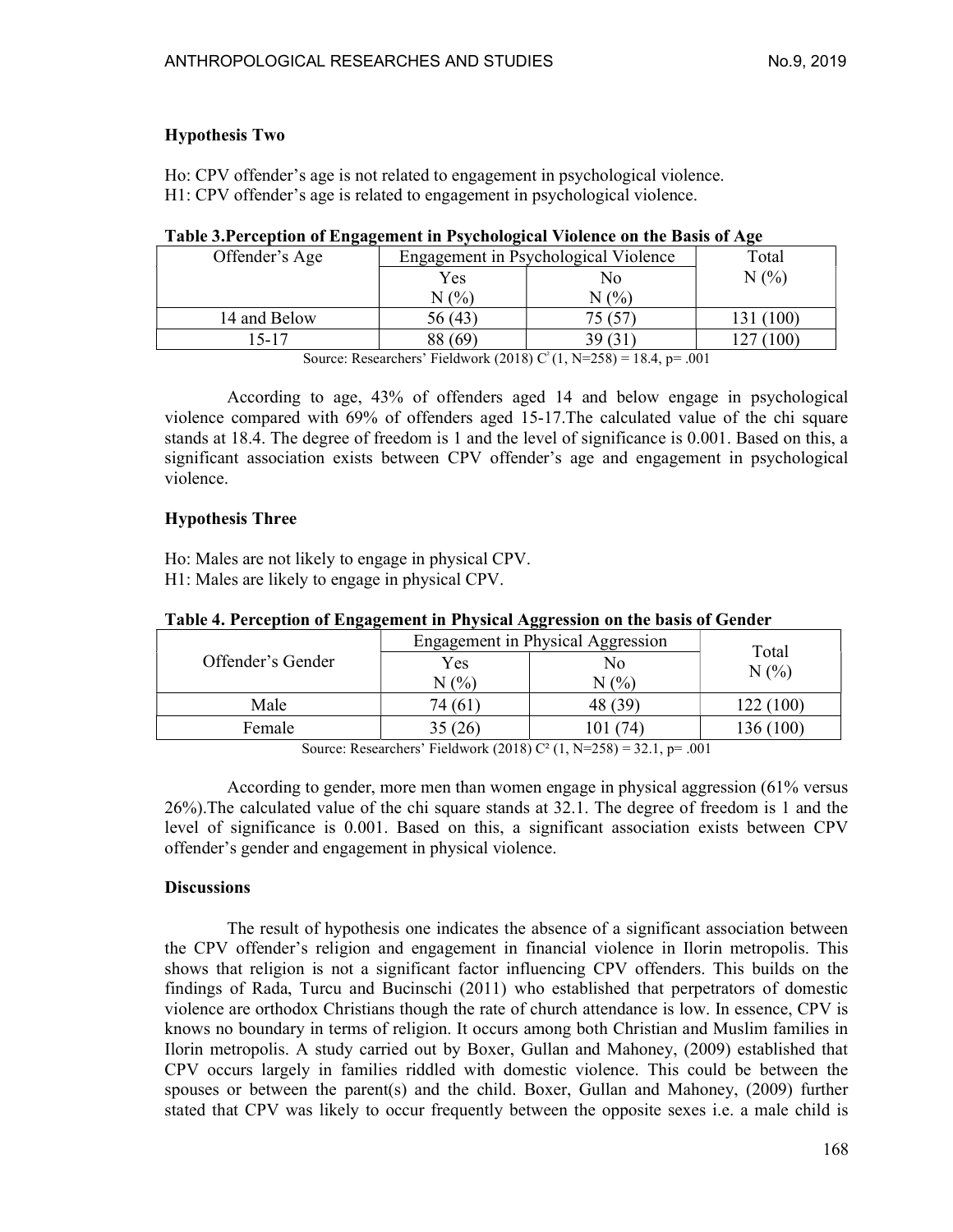aggressive towards the mother and a female child is aggressive towards the father. In support of Boxer, Gullan and Mahoney, (2009), Cottrell and Monk (2004) established that children who abuse their parents have themselves been abused at a tender age. When the adolescents grow older, the aggression experienced is then directed towards the abusive parent(s).

Hypothesis two reveals a significant association between age and engagement in psychological violence. In line with this, the results show that children between the age range of 15-17 are more likely to engage in psychological violence against parents. Psychological CPV entails threats, insults, intimidation addressed against parents by children. This is somewhat in line with the findings of Pagani et al. (2009) that children between 14-17 years are the most likely to be involved in CPV in USA and UK. Perez and Pereira (2006) also discovered the peak age of violence to be in the range of 15-17 years. The present study found what is similar to the work of Figueira-McDonough (1985), in which a study was carried out among 15-year-olds, revealing that they exhibited violent behaviour towards their parents. A study by Evans and Warren-Sohlberg (1989) presented a different result, revealing that 11 percent of CPV offenders were under 10 years old. Other findings different from the revelations of this study include those by González-Álvarez (2012) and Cottrell and Monk (2004) who have traced CPV to the presence of a low compassion in children. In the view of Ibabe and Jaureguizar (2011), the significant factor causing CPV is the psychopathological disorders in adolescents who attack their guardians/parents. Cottrell and Monk (2004) further established such factors as attachment disorders, conduct disorder, intermittent explosive disorder, antisocial personality disorder, anxiety disorder, etc. to be factors influencing engagement in CPV.

The result from hypothesis three indicates that males are more likely to engage in physical CPV. Aroca-Montolío, Lorenzo-Moledo and Miró-Pérez (2014) established physical CPV to include slapping, shoving, destruction of parents' property, punching, etc. The present study found what is similar to the researches undertaken by Walsh and Krienert (2009), Pagani et al. (2009), Condry and Miles (2014), Humphreys and Mullender (2002) and Gallagher (2008). Walsh and Krienert (2009) established that out of 100,000 CPV offenders, 63 percent of them were male with 37 percent being female. In addition, Pagani et al. (2009) established that males engage in CPV more than females. This was based on a study of physical and verbal aggression towards fathers. Condry and Miles (2014) also discovered that male adolescents are more aggressive towards parents than female counterpart. Humphreys and Mullender (2002) revealed what is similar to this study when the findings indicate a boy hitting his mother. In an analysis of 3,600 participants, Gallagher (2008) revealed that male perpetrators of CPV were 72%. As a contrast to the findings of this study, numerous researches, such as those by Agnew and Huguley (1989), World Health Organization (2002) have made known that gender does not play a significant in the total number of CPV perpetrators; though, males have been indicated to be more likely to impose physical violence with females more likely to impose psychological violence. The present study found what is different compared to the works of Cottrell (2001) and Bobic (2004). Their research traced the causes of CPV to factors that "transcend" sociodemographic factors such as age, gender and religion. In their studies, the stated causes of CPV are arguments, aggressive behavioural tendencies, uncontrolled feelings, frustration, gang culture, fear, drugs and alcohol, lack of respect for parents, mental illness, witnessing abuses at home, absence of adequate role models, and corporal punishment.

The model in Figure 2 represents the nature of relationship between the three sociodemographic factors explored in relation to the three types of CPV stated in the study.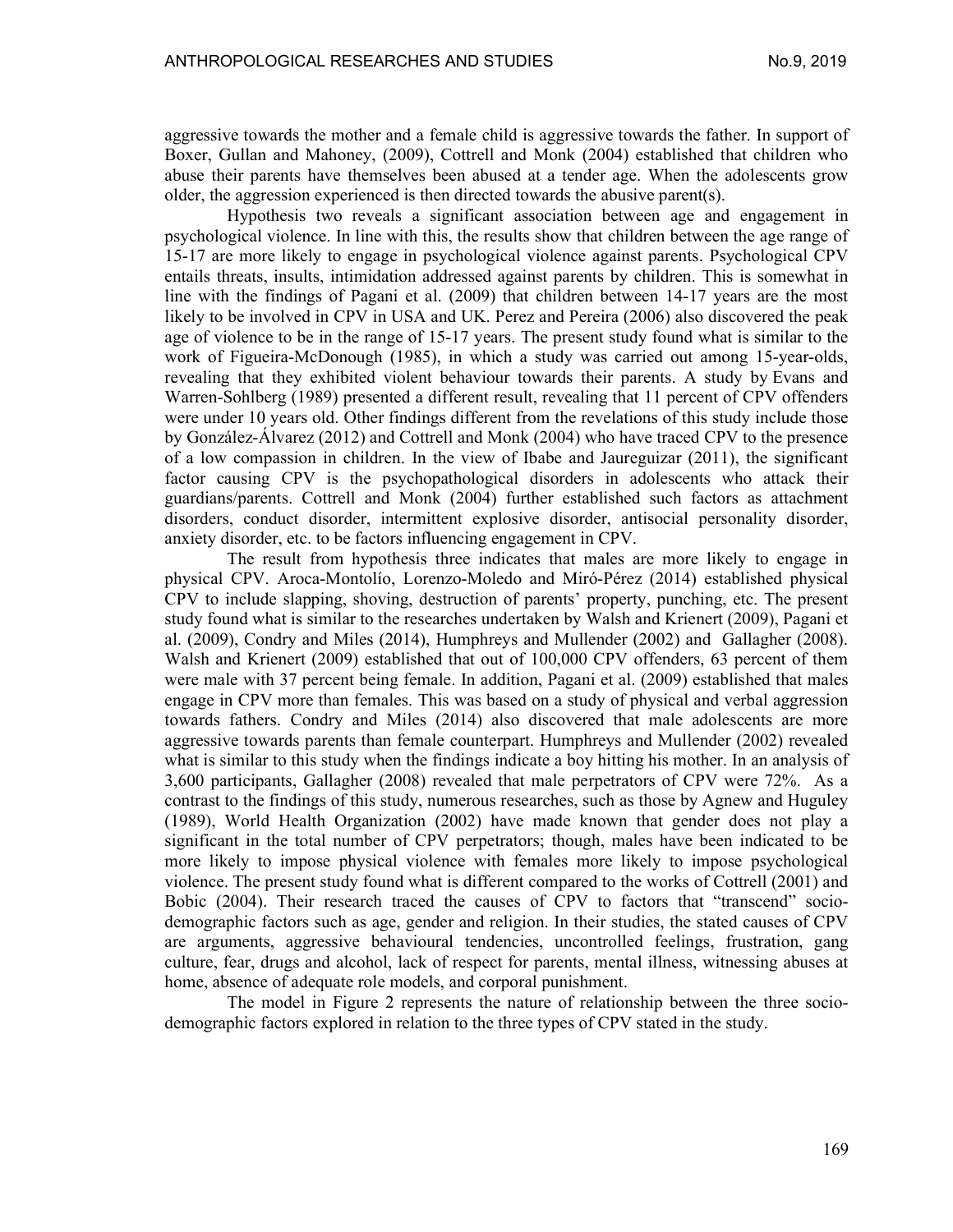

Figure 2. A model depicting the relationship between Socio-demographic Factors and Engagement in CPV

Source: Researchers' conception, adapted from fieldwork (2018)

#### **Conclusions**

CPV has adverse effects on the parents. They are affected physically, mentally and financially. Physically, they are injured by their children. They bear scars of abuse, which can be psychologically unnerving. The parents become scared of their children. Financially, children extort their parents of funds that could have been used to foster their growth and well-being. The parents could have to settle debts with funds that could have been used to foster the child's development, the family's well-being, and so on.

Based on the findings, the study recommends that non-governmental organizations could be established to educate the public on CPV. There is a dearth of available literatures on CPV in Africa. This could largely be a consequence of the continent's culture. An event such as CPV is seen to be shameful and to be settled within the family. Also, the government could establish juvenile rehabilitation facilities to socialize the CPV offenders on the acceptable behaviours in the society and how they ought to relate with their parents. Then, further researches should be carried out on the issue of CPV in African societies as the available literatures severely are lacking.

### Bibliography

- 1. Abbas, M.M., 2008. Role of patterns in education. Tehran: Peivand Publication.
- 2. Agnew, R. and Huguley, S., 1989. Adolescent violence towards parents. Journal of Marriage and Family. 51(3), pp. 699-771.
- 3. Akers, R.L., 1998. Social Learning and Social Structure: A General Theory of Crime and Deviance. Boston, MA: Northeastern University Press.
- 4. Aroca-Montolío, C., Lorenzo-Moledo, M. and Miró-Pérez, C., 2014. La violencia filioparental: un análisis de sus claves [Child-parent violence: an analysis of the key points]. Anales de psicología, 30(1), pp. 157-170.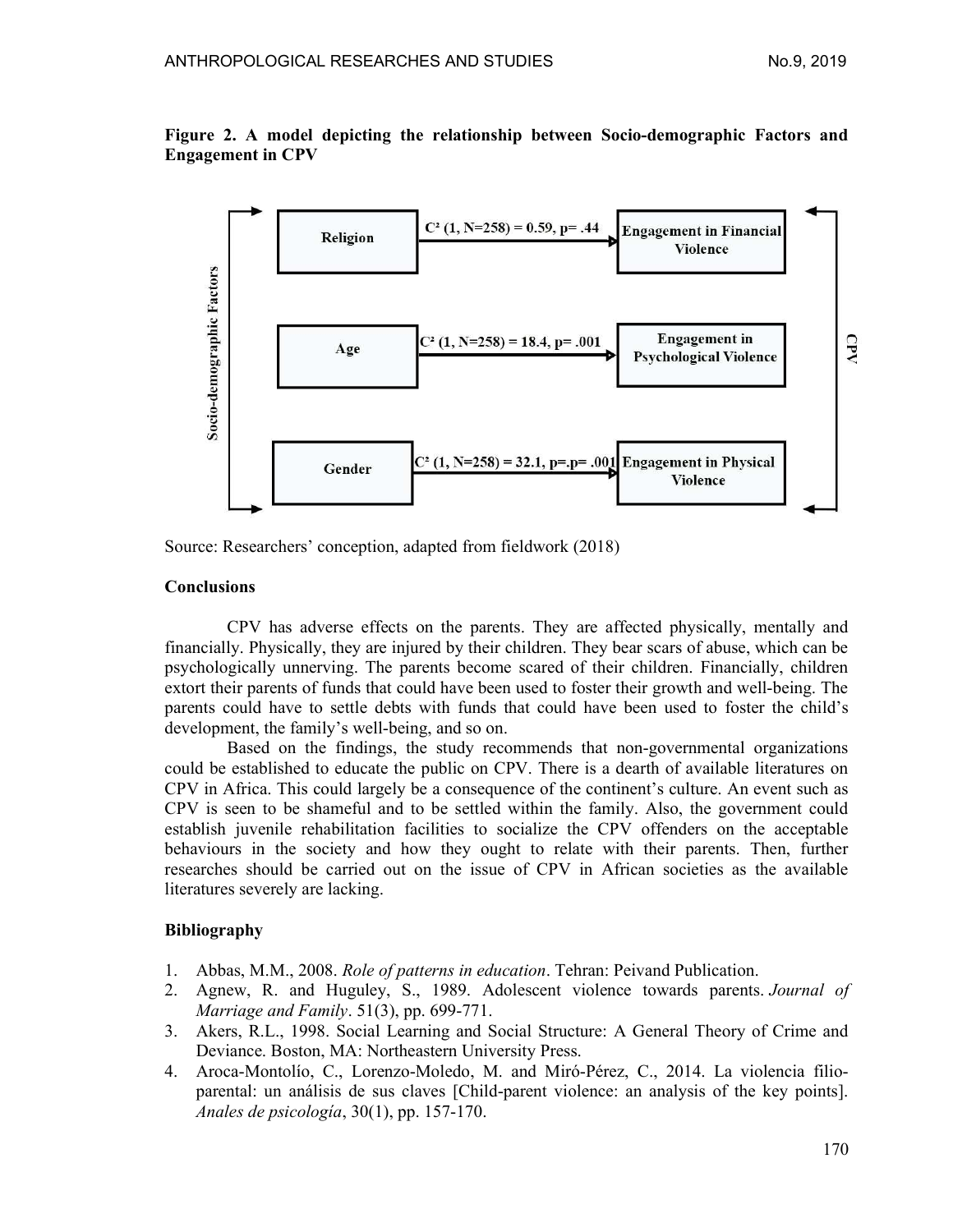- 5. Bailín, C., Tobeña, R. and Sarasa, R., 2007. Menores que agreden a sus padres: resultados de la revision bibliográfica [Children who assault their parents: the results of the literature review]. Revista de Psicología General y Aplicada, 60(1-2), pp. 135-148.
- 6. Birnbauer, W., 2005. 70% of mums face violence from teenagers. Sunday Age, May 22nd.
- 7. Bobic, N., 2004. Adolescent Violence towards Parents. Australian Domestic & Family violence Clearing House, pp. 1-14.
- 8. Boxer, P., Gullan, R.L., and Mahoney, A., 2009. Adolescents' physical aggression towards their parents in a clinical-referred sample. Journal of Clinical Child and Adolescent Psychology, 38, pp. 106-116.
- 9. Browne, K.D. and Hamilton, C.E., 1998. Physical violence between young adults and their parents: Associations with a history of child maltreatment. Journal of Family Violence, 13(1), pp. 59-79.
- 10. Calvete, E., Orue, I. and Sampedro, R., 2011. Violencia filio-parental en la adolescencia: características ambientales y personales [Filio-parental violence in adolescence: environmental and personal characteristics]. *Infancia y Aprendizaje*, 34, pp. 349-363.
- 11. Condry, R. and Miles, C., 2014. Adolescent to Parent Violence: Framing and mapping a hidden problem. Criminology and Criminal Justice, 14(3), pp. 257-275.
- 12. Cottrell, B., 2001. Parent abuse: the abuse of parents by their teenage children. Ottawa: Health Issues Division.
- 13. Cottrell, B. and Monk, P., 2004. Adolescent-to-parent abuse: A qualitative overview of common themes. Journal of Family Issues, 25(8), pp. 1072-1095.
- 14. Edenborough, M., Jackson, D., Mannix, J. and Wilkes, L., 2008. Living in the red zone: the experience of childto-mother violence. *Child and Family Social Work*, 13 (4), pp. 464-473.
- 15. Evans, D. and Warren-Sohlberg, L., 1989. A pattern analysis of adolescent abusive behaviour towards parents. Journal of Adolescent Research, 3(2), pp. 210-216.
- 16. Figueira-McDonough, J., 1985. Are girls different? Gender discrepancies between delinquent behaviour and control. Child Welfare, 64, pp. 273-289.
- 17. Gallagher, E., 2004. Youth who victimise their parents. Australian and New Zealand Journal of Family Therapy, 25(2), pp. 94-105.
- 18. Gallagher, E., 2008. Children's violence to parents: a critical literature review. Melbourne: Monash University.
- 19. Gallagher, E., 2009. Children's violence to parents. Research Seminary. [online] Available at: http://www.noviolence.com.au/public/seminarpape rs/gallagherslides.pdf. [Accessed 10 November 2018].
- 20. González-Álvarez, M., 2012. Violencia intrafamiliar: características descriptivas, factores de riesgo y propuesta de un plan de intervención [Domestic violence: descriptive characteristics, risk factors and a proposed plan of intervention]. Madrid: Universidad Complutense de Madrid.
- 21. Helin, D., Chevalier, V. and Born, M., 2004. Ces adolescents qui agresent leur mére. Neuropsychiatrie de l'Enfanceet de l'Adolescence, 52(1), pp. 24-29.
- 22. Humphreys, C. and Mullender, A., 2002. Children and Domestic Violence: A Research Overview of the Impact on Children.Totnes: Research in Practice.
- 23. Ibabe, I. and Jaureguizar, J., 2011. Hasta qué punto la violencia filio-parental es bidireccional? [To what extent is child-parent violence bidirectional?] Anales de psicología, 27(2), pp. 265-277.
- 24. Karami, N.R., 2007. Educational psychology. Tehran: Roshd Publication.
- 25. Kennair, N. and Mellor, D., 2007. Parent abuse: a review. Child Psychiatry and Human Development, 38(3), pp. 203-219.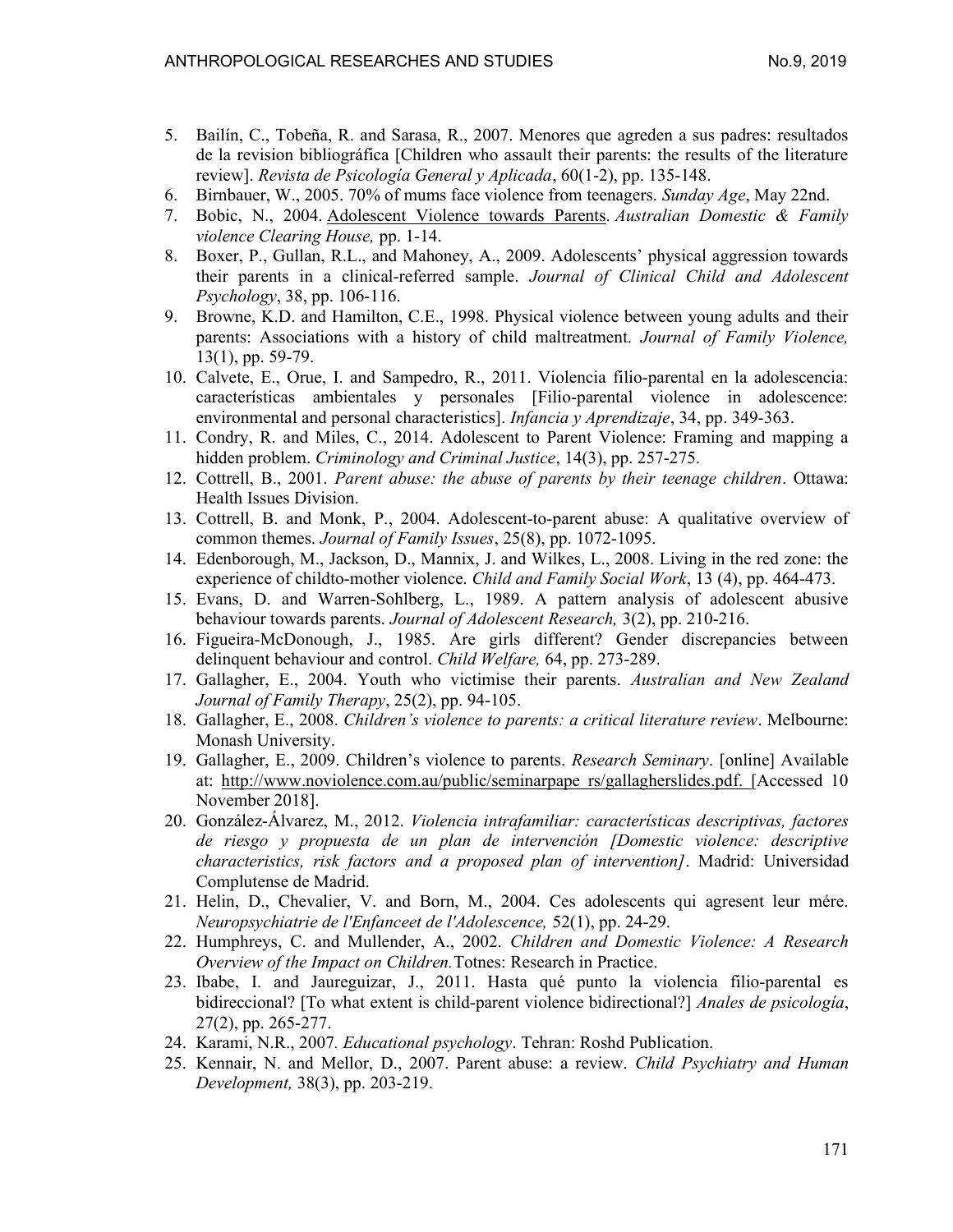- 26. Kennedy, T.D., Edmonds, W.A., Dann, K.T.J. and Burnett, K.F., 2010. The clinical and adaptive features of young offenders of child-parent violence. Journal of Family Violence, 25(5), pp. 509-520.
- 27. Kratcoski, P.C. and Kratcoski, L.D., 1982. The relationship of victimization through child abuse to aggressive delinquent behaviour. Victimology: An International Journal,  $7(1-4)$ , pp. 199-203.
- 28. Mehdi, R.M., Nariman, F. and Alireza, M., 2014. The Gabriel Tard's theory of imitation and enforcement of imprisonment punishment. *World Scientific News*, 6, pp. 17-25.
- 29. Nock, M.K. and Kazdin, A.E., 2002. Parent-directed physical aggression by clinic-referred youths. Journal of Clinical Child and Adolescent Psychology, 31(2), pp. 193-205.
- 30. Omer, H., 2004. Nonviolent resistance: A new approach to violent and self-destructive children. Cambridge: Cambridge University Press.
- 31. Pagani, L.S., Tremblay, R.E., Nagin, D., Zoccolillo, M., Vitaro, M. and McDuff, P., 2004. Risk factor models for adolescent verbal and physical aggression toward mothers. International Journal of Behavioral Development, 28(6), pp. 528-537.
- 32. Pagani, L., Tremblay, R.E., Nagin, D., Zoccolillo, V.F., and McDuff, P., 2009. Risk factors for adolescent verbal and physical aggression toward fathers. Journal of Family Violence, 24, pp. 173-182.
- 33. Pereira, R., 2006. Violencia filio-parental: un fenómeno emergente [Child-parent violence: an emerging phenomenon]. Revista Mosaico, 36, pp. 27-32.
- 34. Perez, T. and Pereira, R., 2006. Violencia filio-parental: revisión de la bibliografía [Childparent violence: a literature review]. Revista Mosaico, 36, pp. 1-13.
- 35. Rada, C., Turcu, S. and Bucinschi, C., 2011. Domestic violence in Romania: The relationship between social determinants of health and abuse. Entre Nous, The European Magazine for Sexual and Reproductive Health, 73, pp. 22-24.
- 36. Rada, C., 2014a. Intergenerational family support in Romania, Rev. Psih., 60(4), pp. 293– 303.
- 37. Rada, C., 2014b. Violence against women by male partners and against children within the family: prevalence, associated factors, and intergenerational transmission in Romania: a cross-sectional study.  $BMC$  *Public Health*, [e-journal] 14(129). https://doi.org/10.1186/1471-2458-14-129.
- 38. Rada, C., 2018. Aging and intergenerational care, Anthropological Researches and Studies, [e-journal] 8, pp.134-143, http://doi.org/10.26758/8.1.13.
- 39. Rand, M.R., 1997. Violence-related injuries treated in hospital emergency departments. Washington, U.S.: Department of Justice.
- 40. Romero, F., Melero, A., Cánovas, C. and Antolín, M., 2005. La violencia de los jóvenes en la familia: una aproximación a los menores denunciados por sus padres [Youth violence in the family: a study of juveniles reported to police by their parents]. Barcelona: Àmbit social i criminològic. Investigació Centre d'Estudis Jurídics i Formació especialitzada. Generalitat de Catalunya, Departament de Justicia [Social and criminological area. Research Centre for Legal Studies and Specialist Training Programme. Government of Catalonia, Department of Justice].
- 41. Routt, G. and Anderson, L., 2011. Adolescent violence towards parents. Journal of Aggression Maltreatment & Trauma, 20(1), pp. 1-18.
- 42. Sánchez, J., 2008. Análisis y puesta en marcha en uncentro de menores de un programa de intervención con menores y familias que maltratan a sus padres [Analysis and implementation in a youth centre of a program of intervention with children and families who abuse their parents]. Valencia: Universidad de Valencia.